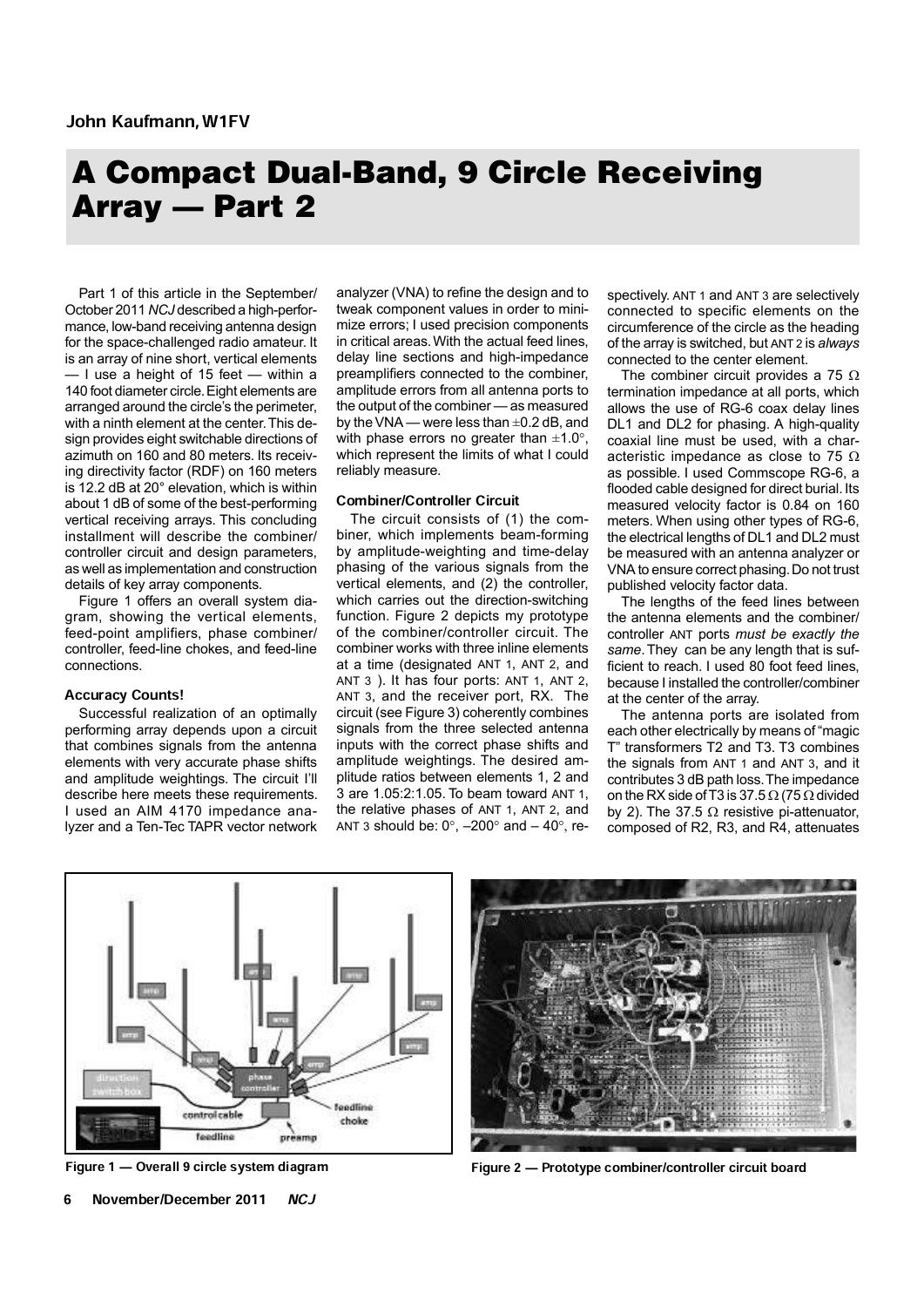

Figure 3 – Combiner schematic. The transformers use Fair-Rite binocular cores. See ON4UN's Low Band DXing (5th ed), Fig 7-93 for winding details.

the combined signal in the  $ANT 1 + ANT 3$ paths to establish the desired amplitude ratios between elements.

ANT 2 requires –200° phasing, which is realized by the cascade of the 180° phasereversal transformer T4 and the 20° delay line DL2. Figure 3 shows DL2 explicitly as a delay line, but the phasing of the center element (ANT 2) is never switched in this design. Therefore, the lenghth of the feed line from the combiner/controller to ANT 2 can be longer than the feed lines to the other elements by exactly the length of DL2. In that case DL2 does not need to be added as a separate delay line. T5 is a 2:1 impedance step-down transformer in the ANT 2 path, which provides a 37.5  $\Omega$  output on the RX side for matching the 37.5  $\Omega$ impedance on the RX side of combiner T3.

T2 combines the ANT 2 signal from the RX side of T4 and the ANT 1 + ANT 3 signal from the RX side of the R2-R3-R4 attenuator. The impedance on the RX side of T2 is 18.75  $\Omega$  (37.5  $\Omega$  divided by 2), which is stepped up to 75  $\Omega$  on the RX port by the 1:4 step-up transformer T1.

The 40° delay-line DL1 (50 feet, 2 inches of Commscope RG-6) has about 0.2 dB of loss on 160 meters. This loss is equalized by the resistive T attenuator R6-R7-R8, so

the ANT 1 and ANT 3 signals on the two input ports to T3 have the same amplitudes after losses.

The phase-reversal transformer T4 has a few degrees of excess phase shift, because its output looks slightly inductive (non-ideal transformer behavior). The capacitive reactance of C1 cancels this excess phase to yield an exact 180° phase shift out of T4 on 160 meters.

# Testing the Combiner

Testing of the combiner should be carried out before it's installed in the field. The first test is to confirm that the termination impedance on all four combiner ports is 75  $\Omega$ . Significant deviations (more than a few ohms) from this value indicate wiring or component errors. This test requires three 75  $\Omega$  resistors and an accurate antenna/ impedance analyzer.

Connect a 75  $\Omega$  resistor to each of the three antenna ports and the analyzer to the RX port. Do *not* connect the 13.8 V dc source for this test. The RX port impedance, as measured by the analyzer, should be very close to 75  $\Omega$  resistive, with little or no reactance on both 160 and 80 meters.

Repeat the same test with the analyzer connected to ANT 1 and a 75  $\Omega$  resistor on the RX port. The analyzer should read very close to 75  $\Omega$ . Repeat for the ANT 2 and ANT 3 ports.

#### Controller Circuit

Switching for eight directions requires four DPDT relays, which are colocated with the combiner circuit. Figure 4 depicts the controller circuit; the circuit in the box represents the direction-switching control unit in the shack. Diode logic encodes eight possible switch contact closures to relay control signals on three conductors of a control cable between the combiner and the shack. The RF chokes RFC1-RFC8 feed 13.8 V dc to power the preamplifiers at each vertical through their respective feed lines. Figure 5 shows the as-built directionswitching unit in my shack.

# **Antenna Feed-Point Amplifier**

The array employs "active" vertical elements, with a high-impedance-input amplifier at the feed point of each vertical. I used commercial amplifiers from Hi-Z Antennas<sup>1</sup> (all notes appear on page 13) in the first prototype of the 9 circle array. Excellent results were obtained with the Hi-Z amplifiers, but for those who like to roll their own, here's a homebrew alternative.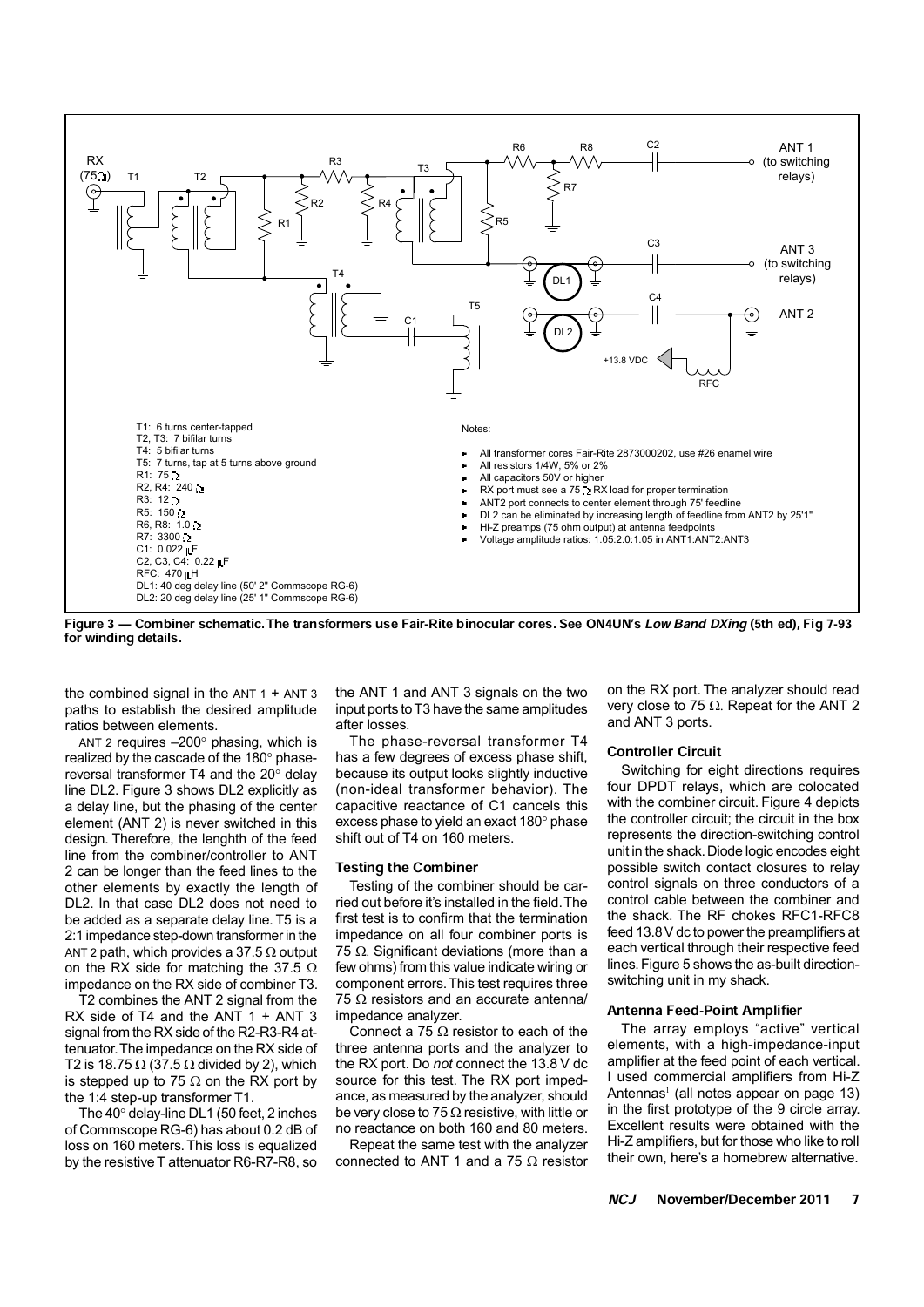

Figure 4 – Controller schematic. The diodes in the direction-switching unit implement the truth table at the lower right above, where "1" represents relay activation.

The homebrew amplifier employs an Analog Devices AD8055 operational amplifier<sup>2</sup> in the circuit shown in Figure 6. This op amp has a 300 MHz gain-bandwidth product. This may seem like overkill for use on 160 and 80 meters but is necessary to ensure high-accuracy gain and phase matching as well as high linearity in the frequency range of interest. Do not substitute other op amp parts here. The circuit shown is designed specifically around the AD8055 for stability and low noise. The amplifier is powered by a single-ended dc voltage (13.8 V nominal) that is put on the coax feed line by the controller circuit in Figure 4.

Builders are strongly encouraged to read the datasheet for the AD8055 to understand its operation. RF construction techniques, which include extremely short leads in the signal path and use of a ground plane for a low-impedance ground path, are mandatory with this device. A prototype feed-point amplifier circuit board that I constructed and



Figure  $5 - 9$  circle direction-selection box in the shack.

8 November/December 2011 NCJ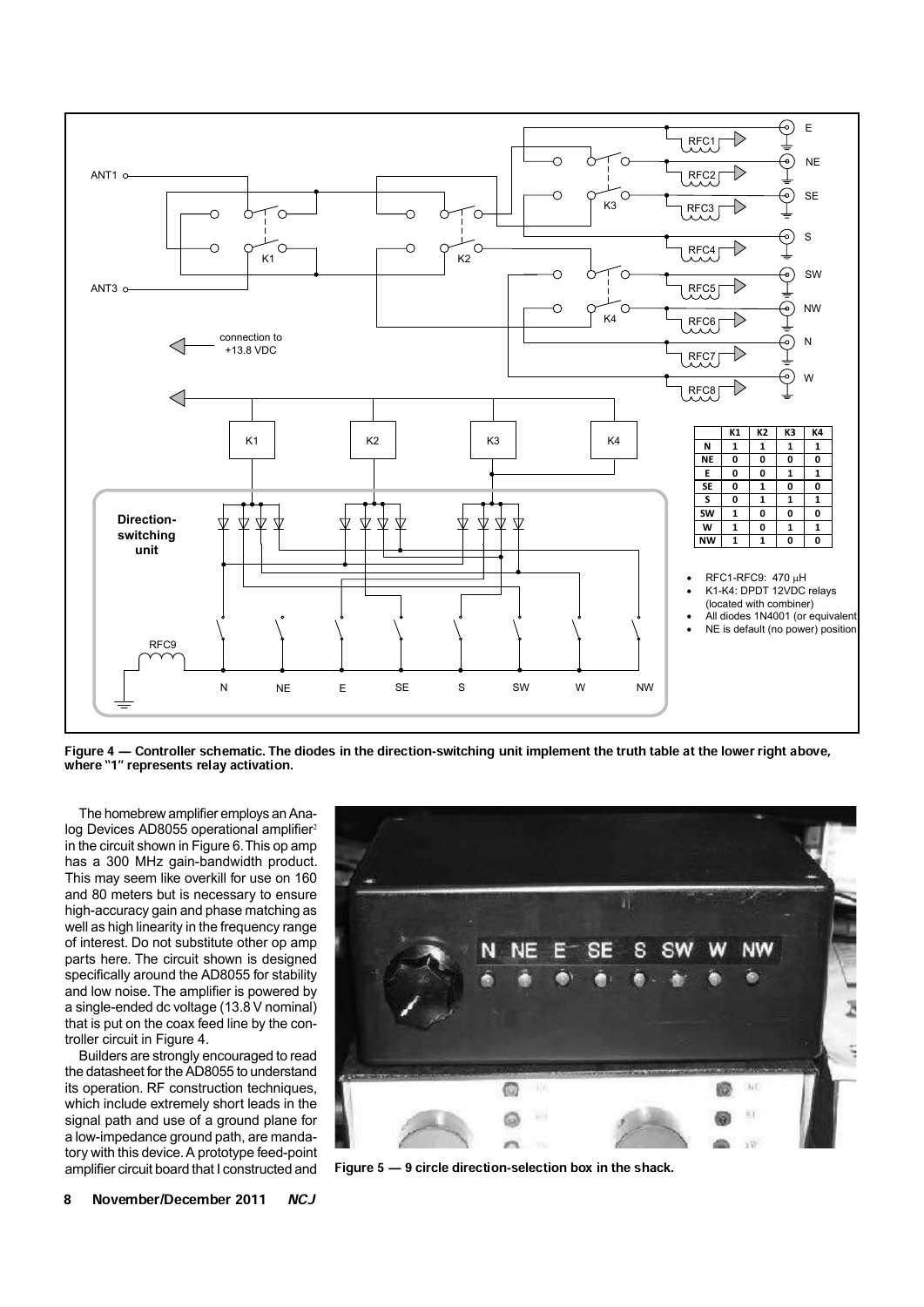

Notes:

- Transformer core Fair-Rite 2873000202, 5 turn primary, 5 turn secondary, use #26 enamel wire
- All resistors 1/4W 5%
- All capacitors 50V or higher, 10%

# Figure 6 – Antenna feed-point amplifier circuit diagram

tested is seen in Figure 7. This circuit was constructed on prototyping "perf board" that has a solid copper ground plane on its top side, and it has worked very well in my 9 circle system. The amplifier's intrinsic noise is low enough that overall system noise is dominated by ambient atmospheric noise, even during quiet daytime conditions on 160 and 80 meters.

# Standalone 3 Element Inline Array **Option**

Some users may want to deploy just the single 3 element inline array I described in Part 1, perhaps because of space restrictions or because they would like to have the receiving performance of a single long Beverage in a much more compact form factor. The good news is that it is a very simple matter to implement a single inline array by simplifying the direction-switching circuitry. Let's say the user wants an array that is switchable between the northeast and southwest. The combiner circuit (see Figure 3) should be built exactly as already described, and the ANT 2 port connects directly to the feed line from the center element. The simplified direction-switching circuitry for the other two elements is shown in Figure 8 and replaces the circuit of Figure 4. A single-control-line conductor switches relay K1.

## **Post-Combiner Preamplification**

The system's gain is very low on 160 meters, even with the amplifiers at the antenna feed points, so additional preamplification is recommended on the receiver

side of the combiner circuit to make up for throughput losses in the combiner circuit as well as post-combiner feed-line loss. The antenna port of the preamplifier must present 75  $\Omega$  impedance to the RX port of the combiner in order to terminate the combiner circuit properly. If the input dif-



Figure 7 – Prototype feed-point amplifier circuit board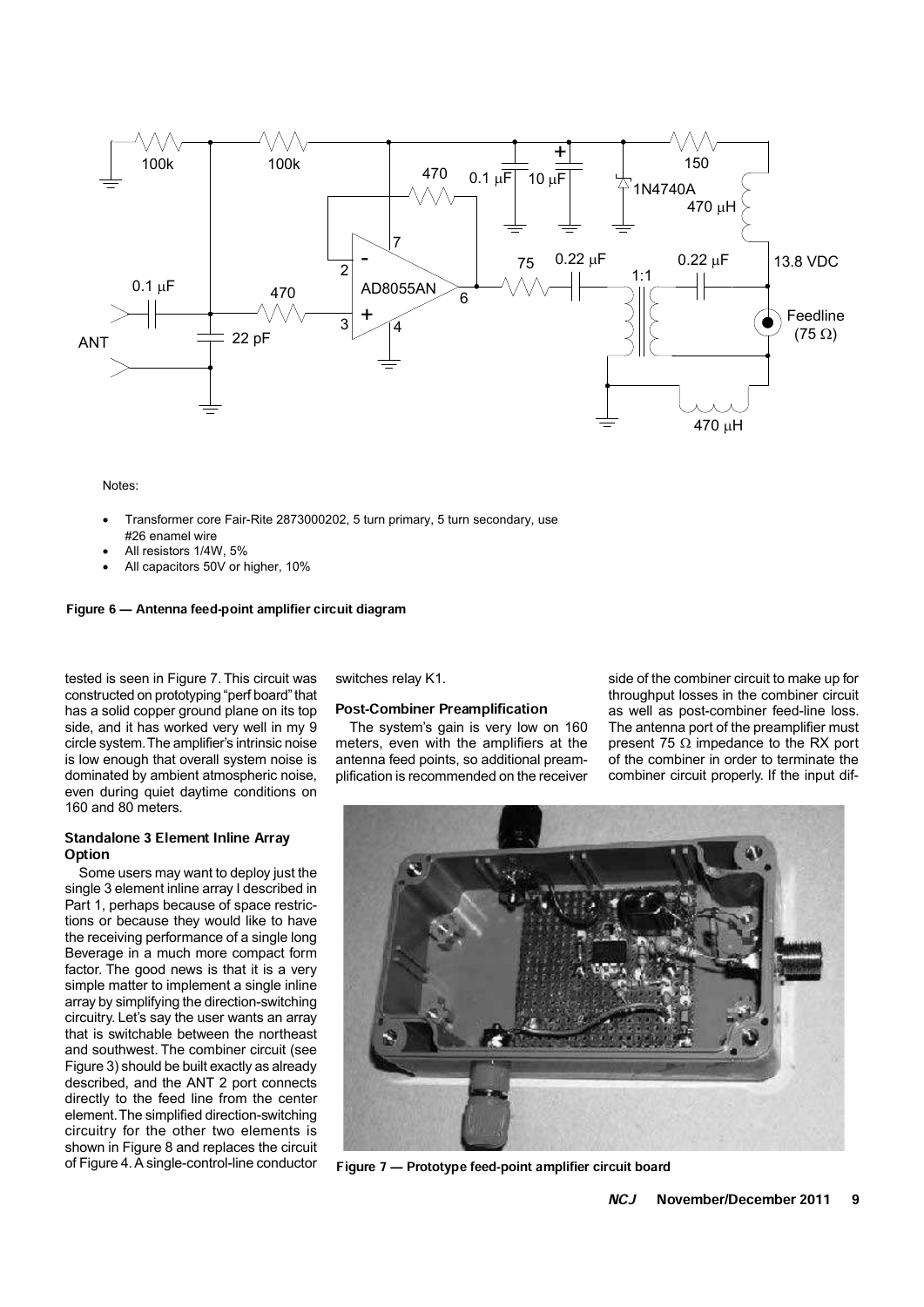fers significantly from 75  $\Omega$ , the delay lines will not function optimally, and degraded array performance can be expected. If the preamplifier antenna port impedance is 50  $\Omega$ , it can be stepped up to 75  $\Omega$  by means of the broadband transformer shown in Figure 9, wound on a Fair-Rite 2873000202 binocular ferrite core. To avoid transfer of common-mode signals across the transformer, signal grounds on the primary and secondary sides should kept separate.

Note that the input impedance of receive preamplifiers typically varies with the impedance that terminates their output ports. Therefore it is also important that the output side of the preamplifier be terminated in the proper impedance. The termination specifications are device-specific.

In general, the system noise figure is optimized by installing the preamplifier as close to the combiner/controller as possible. If the feed line to the receiver is short enough (ie, has negligible loss), the preamplifier could be installed at the receiver, rather than at the combiner/controller box, for convenience.

My system uses the Hi-Z Antennas 75  $\Omega$ preamplifier, which is designed specifically for use with 75  $\Omega$  feed lines.<sup>3</sup> It provides a gain of about 18 dB with high dynamic range. To ensure that a 75  $\Omega$  termination impedance is presented to the RX port of the combiner circuit, I used the approach in Figure 10. In the shack, the 50  $\Omega$ -to-75  $\Omega$  transformer in Figure 9 is inserted at the receiver end of the feed line. In addition, a 6 dB 50  $\Omega$  attenuation pad (see Figure 11) is inserted between the 50  $\Omega$  side of the transformer and the receiver. The pad stabilizes the impedance looking into the receiver's antenna port at close to 50  $\Omega$ , because most receivers, including my Elecraft K3, do not present a true 50  $\Omega$  load at their antenna ports. If the preamplifier gain is large, the insertion loss of the pad will have negligible impact on the overall system noise figure.

# Antenna Construction

All verticals must be constructed as identically as possible. The height is not critical, but they should all exactly the same. As noted, my system uses 15 feet with excellent results on 160 and 80 meters. Increased height does not improve RDF or any other aspect of the beam pattern, but it does yield somewhat greater signal output. For a system used only on 160 meters, heights up to 25 feet or so will work very well. Builders should adhere very closely to the spacing specifications between inline elements (70 feet element-to-element). Deviations from this spacing translate directly into phasing errors. The array is more tolerant to element placement offsets that are perpendicular to the axis of the array, and errors up to three



Figure 8 – Direction-switching circuitry for single 3 element inline array



Figure 9  $-$  50-to-75  $\Omega$  transformer (Fair-Rite no 2873000202 core)

or four feet here have negligible effect.

Construction (tubing diameters, lengths) should be exactly the same for all vertical elements. All wiring from the vertical feedpoint preamplifiers to the vertical elements and to the ground rod connections should be kept as short as possible (no more than a few inches). All verticals should use exactly the same wiring lengths in the same physical arrangement. Ideally each vertical should have the same surroundings. Figure 12 shows one of my 15 foot verticals well camouflaged in the woods.

I use a single four foot ground rod as the grounding system under each vertical. Do not use radials. Wires of significant length in the vicinity of electrically short vertical elements will induce beam-pattern distortion. It does not take much in the way of stray coupling to disrupt a nice pattern

with this array.

The verticals should be installed on level ground with little or no elevation change around the circle. Clear away any foliage within five feet or so of each vertical, and trim away any tree branches that may come into contact with them. As Figure 12 shows, I installed my verticals in a heavily wooded area, spray-painting them black to turn them into "stealth" verticals. At my location the presence of the trees seems to have very little effect on array performance, so it is probably safe to conclude that nearby trees are not a concern, as long as there is at least a small amount of separation from the verticals. Do not install the verticals near large metal objects (towers, other antennas, etc), however. Apply detuning techniques to any nearby resonant transmitting antennas.

Despite its being located very close to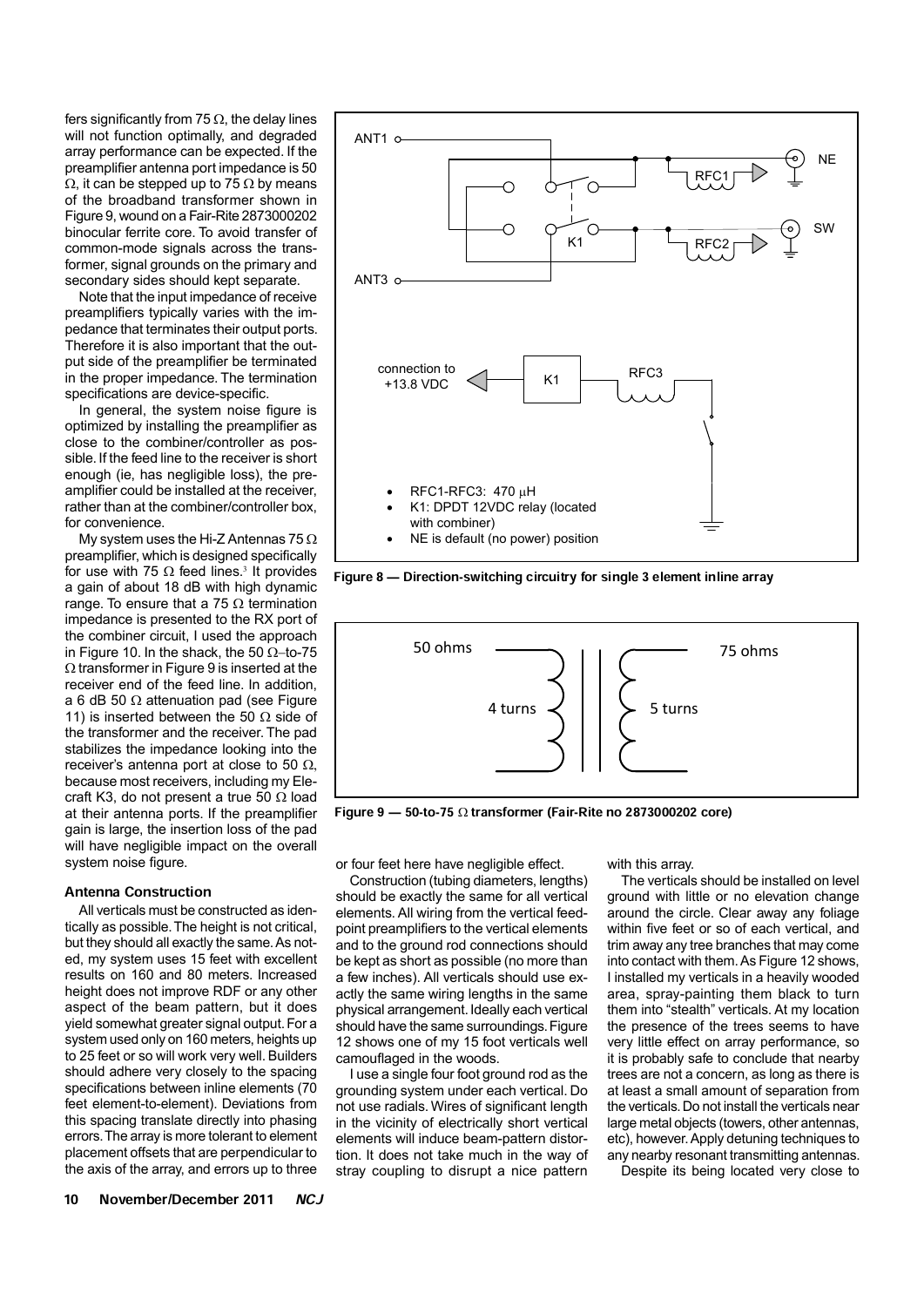

Figure 10 – Signal path from combiner to receiver

ground level, the system is potentially susceptible to damage from electrical surges caused by nearby lightning strikes that are conducted through control cable and/or ground connections. Consider disconnecting the system during thunderstorm season.

#### Feed-Line Chokes

During initial testing of the array, it became apparent that the observed beam pattern seemed to fall significantly short of *EZNEC* predictions. After some head scratching, I discovered why, and I confirmed my suspicions through additional *EZNEC* modeling. My initial installation neglected to suppress signal pickup on the outsides of the coax feed-line shields. All feed-line shields were electrically tied to a common ground point on the chassis of the combiner/controller box in the array's center. This connection of feed-line shields created an extended ground screen inside the array circle, with strong parasitic coupling to the vertical elements themselves. The result was severe beam-pattern distortion.

I performed an *EZNEC* calculation, modeling the feed lines as wires on the ground, with a common connection point in the middle of the circle but with *no* connection to the verticals. The result (see Figure 13) was serious distortion in the form of a very large high-angle component in the elevation plane. The nice azimuth pattern I'd modeled earlier turned into the mess seen in Figure 14. No wonder the performance didn't seem to live up to expectations!

The solution to this feed line-induced distortion problem is to add feed-line chokes on every feed line at its point of entry to the combiner/controller box (assuming the box is located in the array's center). This breaks the electrical path for current flow on feed-line shields. *EZNEC* confirms that this measure is sufficient to almost completely eliminate the pattern distortions.

Figure 15 depicts the feed-line choke I used. It consists of eight turns of RG-179 miniature 75  $\Omega$  coaxial line wound through two cylindrical 31 material ferrite cores (Fair-Rite part no 2631102002) in the binocular arrangement shown. Needless to say, when constructing multiple chokes for each antenna feed line, the lengths of RG-179 should be exactly the same. Each choke has its own plastic enclosure,



Figure 11  $-$  6 dB 50  $\Omega$  attenuator circuit

and the box inserts in line with the coax feed line.<sup>4</sup> This choke produces several thousand ohms of common-mode choking impedance on 160 and 80 meters, according to the AIM 4170 analyzer. The feed line running the short distance from the center element to the combiner/controller box does *not* need a choke, because (in my system, at least) the feed line is simply coiled on the ground. Consequently it has negligible signal pickup.

Also install a choke on the control cable, which carries power and switching signals from the shack to the combiner, at the point where the cable connects to the combiner/ controller box. This choke consists of winding three turns of the cable through five snap-on ferrite cores of 31 material (Fair-Rite part no 0431176451), as seen in Figure 16. The coil diameter is five inches.

With these measures in place, the observed beam pattern cleaned up dramatically, just as *EZNEC* predicted.

## Interactions with Nearby Metal **Structures**

As noted, interaction with nearby metal objects is a potential concern with this array. I conducted an extensive *EZNEC* investigation of potential degradation that could occur in practice in a number of different scenarios. The results emphasize the need to install the array in an

open area, where the possibility of such interactions is minimized. All calculations were performed at 1.83 MHz, but similar considerations apply on 80 meters.

A common scenario is a grounded quarter-wave vertical transmitting antenna in close proximity (see Figure 17), where the vertical is 100 feet in front of three inline elements in the direction of the main lobe of the array. Similar effects can be expected if the transmit antenna is an inverted L, or another vertically polarized antenna. The *EZNEC* model includes 32 radials on the ground, each 100 feet long, around the transmit vertical, as shown.

The azimuth pattern calculated by *EZNEC* (see Figure 18) exhibits severe distortion. Similar degradations occur if the transmit vertical is located to the side of the inline array at approximately the same separation. When the transmitting vertical is even closer, the problem is more severe.

Fortunately, the simple remedy involves breaking the ground connection at the base of the quarter-wave vertical when it is not being used for transmitting. An SPST relay at the feed point of the vertical, keyed by the transmitter, will do the job, assuming a serial feed system for the vertical. If a multi-element transmitting vertical array is used, then the base connections at all of the verticals must be broken on receive. I found it necessary to employ this tech-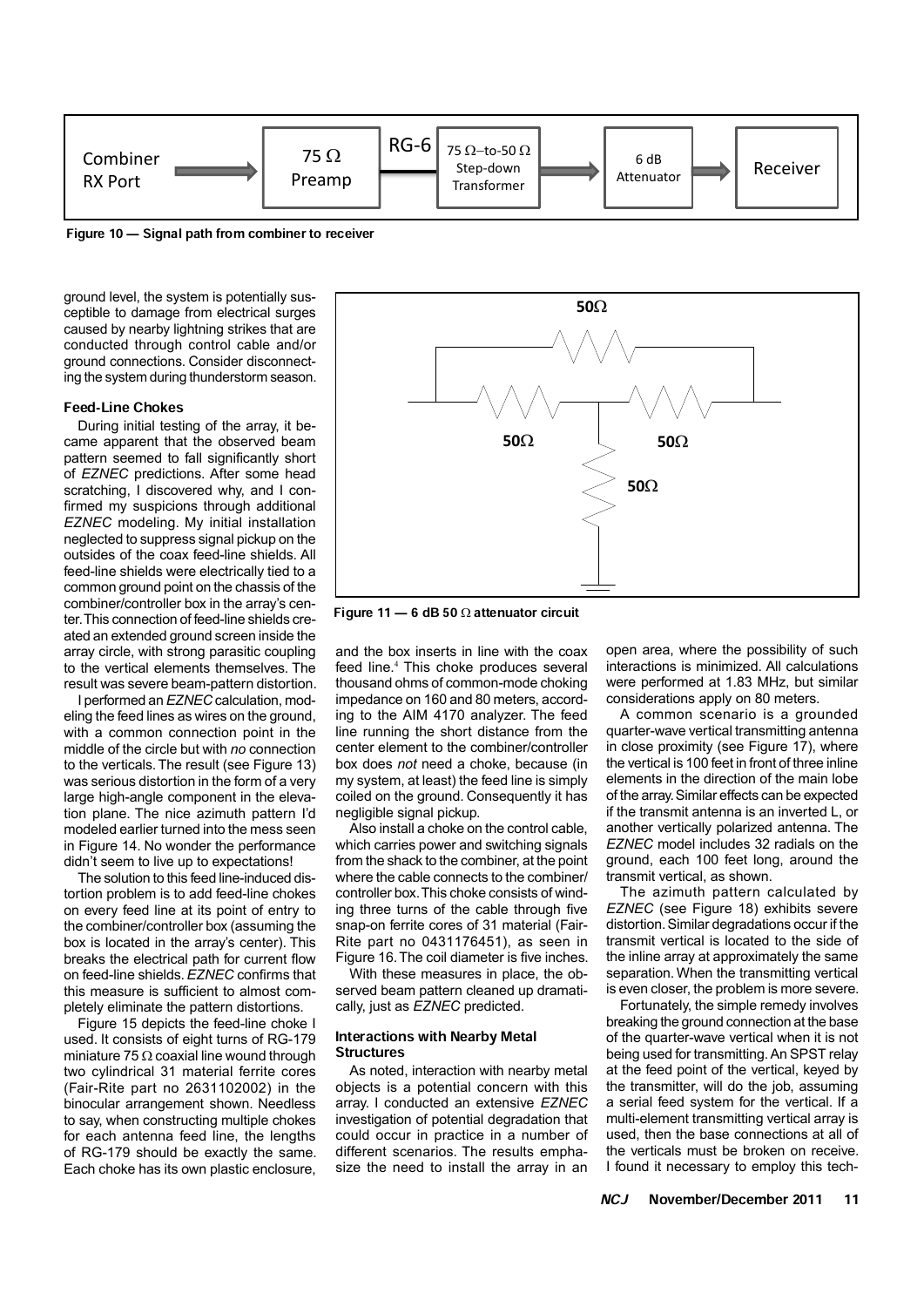

Figure 12  $-$  Can you spot the "stealth" 15-foot vertical?



Figure 15 – Feed-line choke



Figure 13 Ð Elevation pattern distortion without feed-line chokes



Figure 14 Ð Azimuth pattern distortion without feed-line chokes



Figure 16 - Control-cable choke

NJ1111 Kaufmann18



Figure 17 Ð 160 meter quarter-wave vertical 100 feet in front of inline array



Figure 18 – Azimuth pattern with grounded quarter-wave vertical 100 feet in front of array